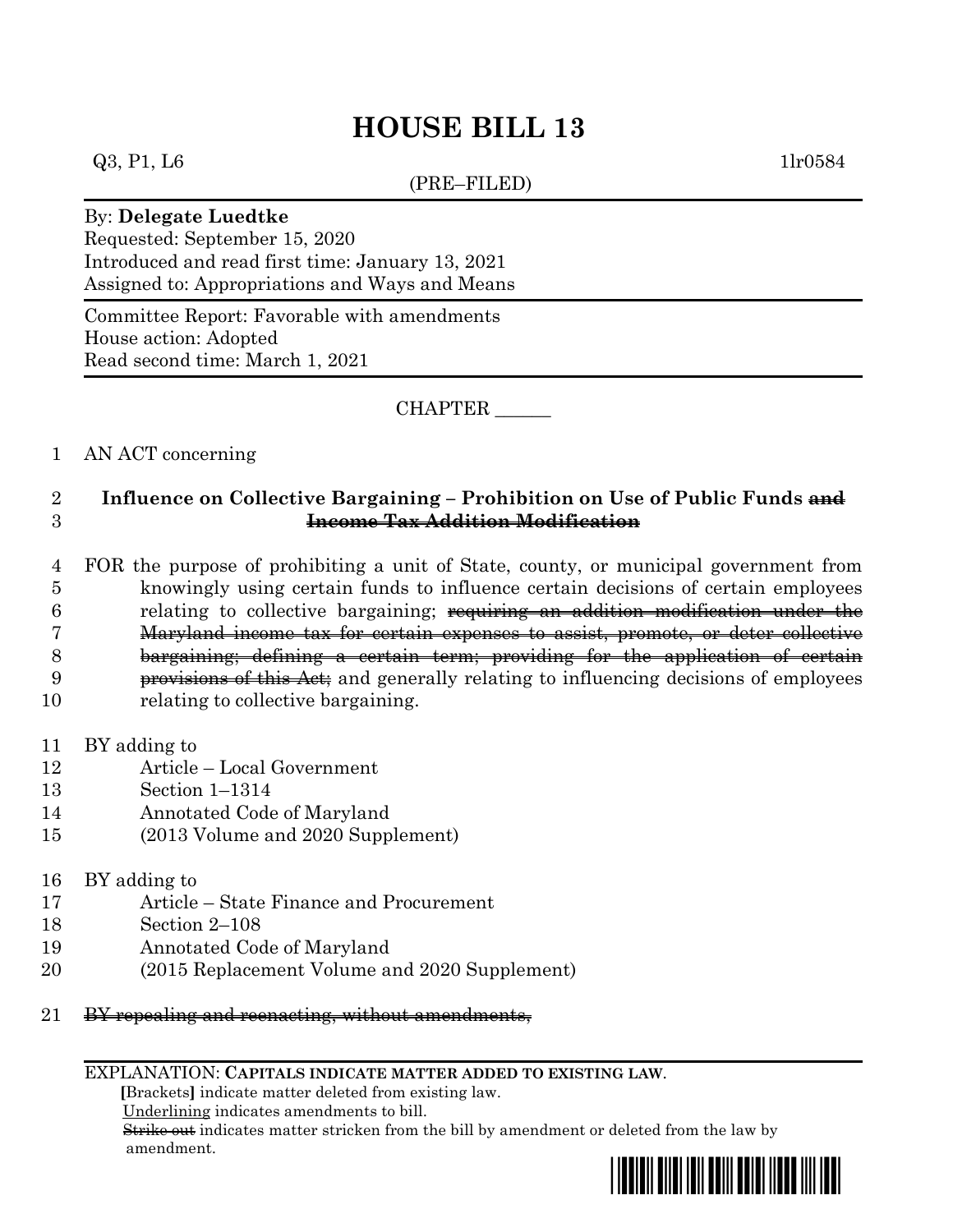| 1              | Article – Tax – General                                                                    |
|----------------|--------------------------------------------------------------------------------------------|
| $\overline{2}$ | Section $10-204(a)$ and $10-305(a)$                                                        |
| 3              | <b>Annotated Code of Maryland</b>                                                          |
| 4              | (2016 Replacement Volume and 2020 Supplement)                                              |
| 5              | BY adding to                                                                               |
| 6              | Article - Tax - General                                                                    |
| 7              | Section $10-204(m)$                                                                        |
| 8              | <b>Annotated Code of Maryland</b>                                                          |
| 9              | (2016 Replacement Volume and 2020 Supplement)                                              |
| 10             | BY repealing and reenacting, with amendments,                                              |
| 11             | Article Tax General                                                                        |
| 12             | Section $10 - 305$ (d)                                                                     |
| 13             | Annotated Code of Maryland                                                                 |
| 14             | (2016 Replacement Volume and 2020 Supplement)                                              |
| 15             | SECTION 1. BE IT ENACTED BY THE GENERAL ASSEMBLY OF MARYLAND,                              |
| 16             | That the Laws of Maryland read as follows:                                                 |
| 17             | <b>Article - Local Government</b>                                                          |
| 18             | $1 - 1314.$                                                                                |
| 19             | A UNIT OF A COUNTY OR MUNICIPAL GOVERNMENT MAY NOT<br>(A)                                  |
| 20             | KNOWINGLY USE PUBLIC FUNDS TO INFLUENCE THE DECISIONS OF COUNTY OR                         |
|                |                                                                                            |
| 21             | <b>MUNICIPAL EMPLOYEES TO:</b>                                                             |
| 22             |                                                                                            |
|                | (1)<br>SUPPORT OR OPPOSE AN EMPLOYEE ORGANIZATION THAT                                     |
| 23<br>24       | REPRESENTS OR SEEKS TO REPRESENT THE EMPLOYEES OF THE COUNTY OR<br><b>MUNICIPALITY; OR</b> |
| 25             | (2)<br>BECOME A MEMBER OF AN EMPLOYEE ORGANIZATION.                                        |
|                |                                                                                            |
| 26             | (B)<br>THIS SECTION DOES NOT APPLY TO AN ACTIVITY PERFORMED OR AN                          |
| 27             | <b>EXPENSE INCURRED IN CONNECTION WITH:</b>                                                |
| 28             | (1)<br>ADDRESSING A GRIEVANCE OR NEGOTIATING OR ADMINISTERING                              |
| 29             |                                                                                            |
|                | A COLLECTIVE BARGAINING AGREEMENT;                                                         |
| 30             | ALLOWING AN EMPLOYEE ORGANIZATION OR A REPRESENTATIVE<br>(2)                               |
| 31             | OF AN EMPLOYEE ORGANIZATION ACCESS TO AND USE OF A COUNTY'S OR                             |
| 32             | MUNICIPALITY'S FACILITIES OR PROPERTIES;                                                   |
|                |                                                                                            |
| 33             | PERFORMING AN ACTIVITY REQUIRED BY FEDERAL OR STATE LAW<br>(3)                             |
| 34             | OR A COLLECTIVE BARGAINING AGREEMENT;                                                      |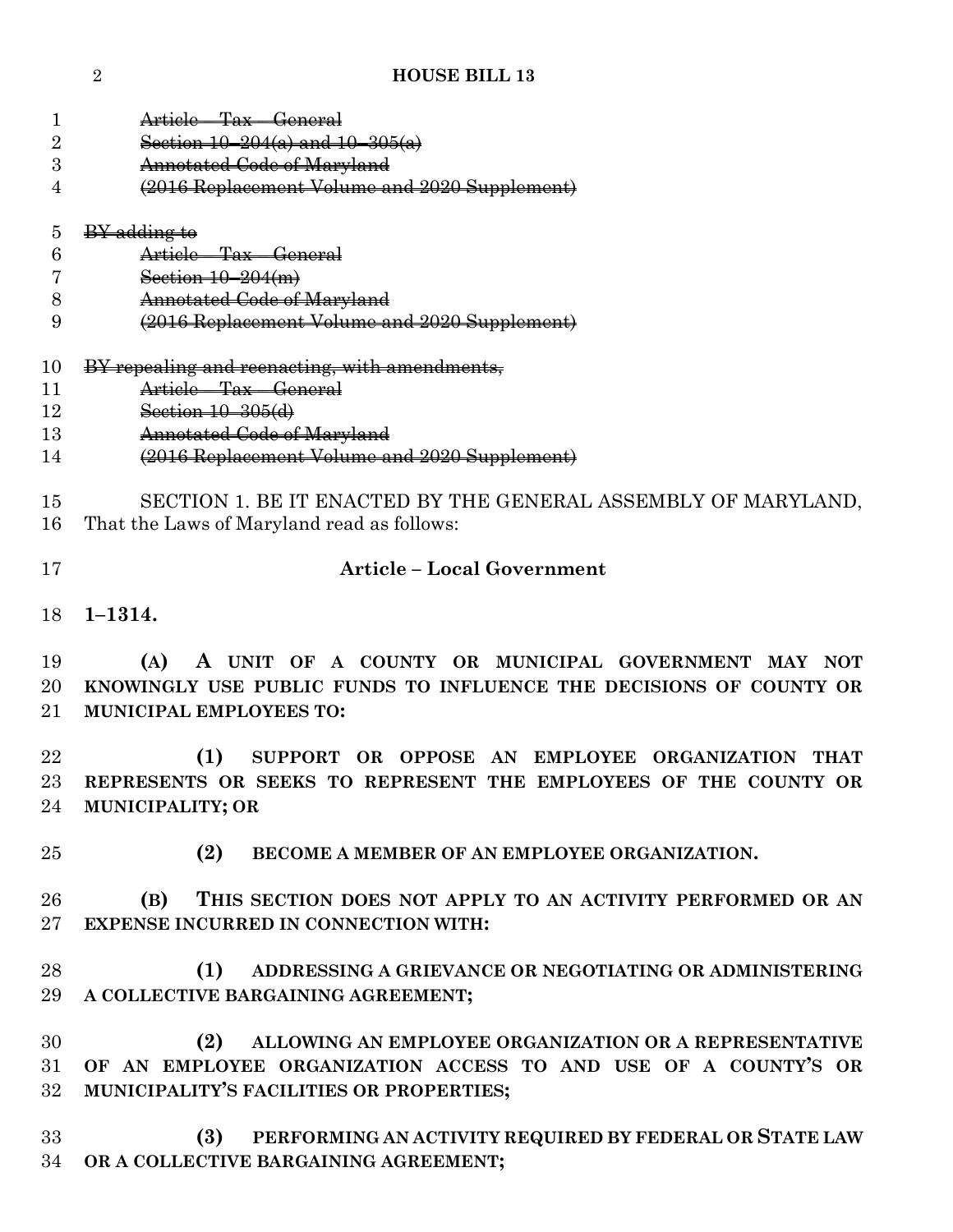**HOUSE BILL 13** 3

 **(4) NEGOTIATING, ENTERING INTO, OR CARRYING OUT A VOLUNTARY RECOGNITION AGREEMENT WITH AN EMPLOYEE ORGANIZATION; OR (5) PAYING WAGES TO A REPRESENTED EMPLOYEE WHILE THE EMPLOYEE IS PERFORMING DUTIES IF THE PAYMENT IS PERMITTED UNDER A** 

**COLLECTIVE BARGAINING AGREEMENT.**

**Article – State Finance and Procurement**

**2–108.**

 **(A) A UNIT OF STATE GOVERNMENT MAY NOT KNOWINGLY USE PUBLIC FUNDS TO INFLUENCE THE DECISIONS OF STATE EMPLOYEES TO:**

 **(1) SUPPORT OR OPPOSE AN EMPLOYEE ORGANIZATION THAT REPRESENTS OR SEEKS TO REPRESENT THE EMPLOYEES OF THE UNIT OF STATE GOVERNMENT; OR**

**(2) BECOME A MEMBER OF AN EMPLOYEE ORGANIZATION.**

 **(B) THIS SECTION DOES NOT APPLY TO AN ACTIVITY PERFORMED OR TO AN EXPENSE INCURRED IN CONNECTION WITH:**

 **(1) ADDRESSING A GRIEVANCE OR NEGOTIATING OR ADMINISTERING A COLLECTIVE BARGAINING AGREEMENT;**

 **(2) ALLOWING AN EMPLOYEE ORGANIZATION OR A REPRESENTATIVE OF AN EMPLOYEE ORGANIZATION ACCESS TO AND USE OF STATE FACILITIES OR PROPERTIES;**

 **(3) PERFORMING AN ACTIVITY REQUIRED BY FEDERAL OR STATE LAW OR A COLLECTIVE BARGAINING AGREEMENT;**

 **(4) NEGOTIATING, ENTERING INTO, OR CARRYING OUT A VOLUNTARY RECOGNITION AGREEMENT WITH AN EMPLOYEE ORGANIZATION; OR**

 **(5) PAYING WAGES TO A REPRESENTED EMPLOYEE WHILE THE EMPLOYEE IS PERFORMING DUTIES IF THE PAYMENT IS PERMITTED UNDER A COLLECTIVE BARGAINING AGREEMENT.**

 SECTION 2. AND BE IT FURTHER ENACTED, That the Laws of Maryland read 29 as follows: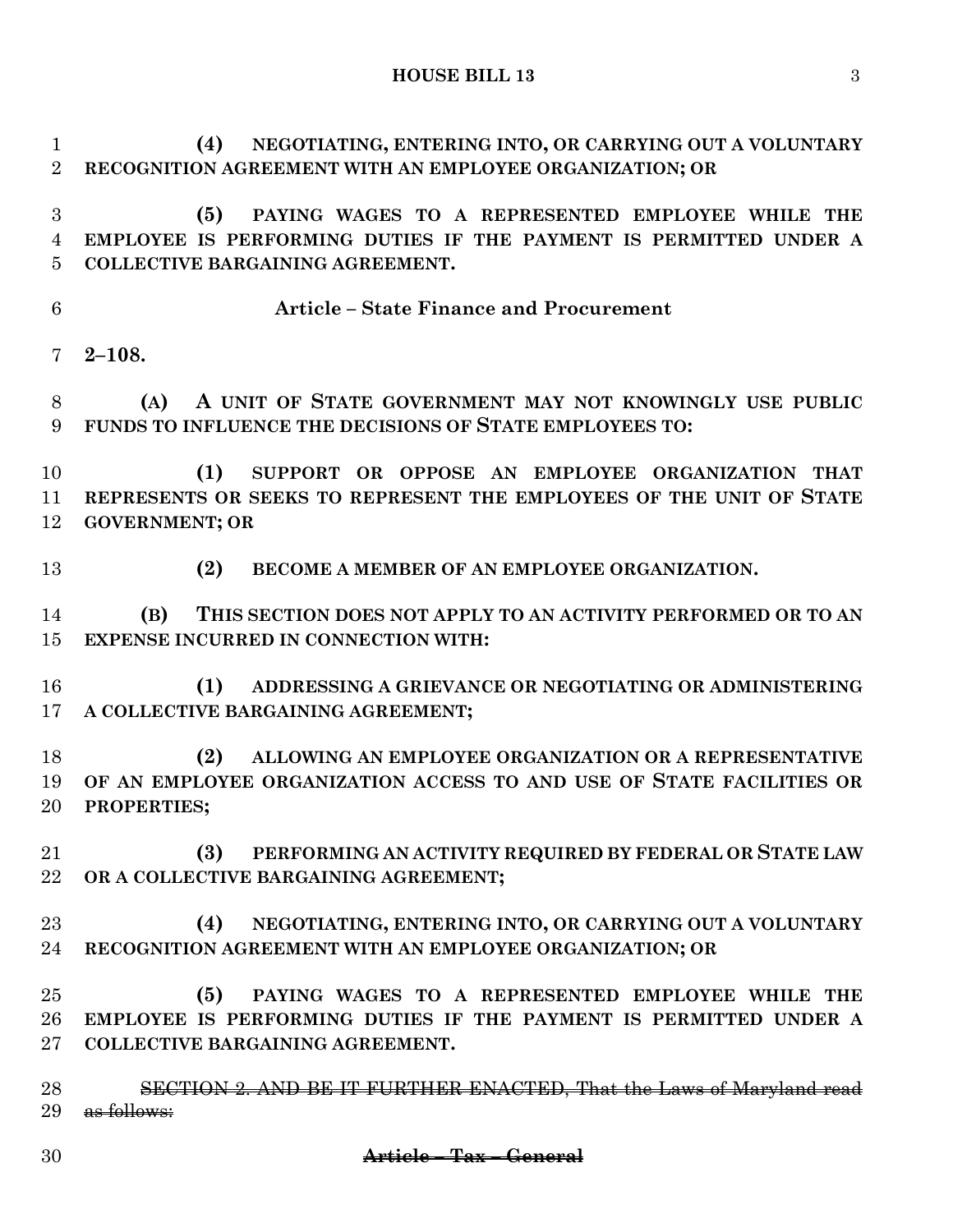**HOUSE BILL 13**

|    | $+0-204$                                                                                                                                         |
|----|--------------------------------------------------------------------------------------------------------------------------------------------------|
|    |                                                                                                                                                  |
| 2  | To the extent excluded from federal adjusted gross income, the amounts under<br>$\left( \Theta \right)$                                          |
| 3  | this section are added to the federal adjusted gross income of a resident to determine                                                           |
| 4  | Maryland adjusted gross income.                                                                                                                  |
|    |                                                                                                                                                  |
| 5  | (M) (1) (I) IN THIS SUBSECTION, "ASSIST, PROMOTE, OR DETER                                                                                       |
| 6  | COLLECTIVE BARGAINING" MEANS ANY ATTEMPT BY A TAXPAYER TO INFLUENCE                                                                              |
| 7  | <del>THE DECISIONS OF THE TAXPAYER'S EMPLOYEES TO:</del>                                                                                         |
|    |                                                                                                                                                  |
| 8  | $\pm$<br><b>SUPPORT OR OPPOSE AN EMPLOYEE ORGANIZATION</b>                                                                                       |
| 9  | OR SEEKS TO REPRESENT THE EMPLOYEES OF THE TAXPAYER;                                                                                             |
| 10 | $\Theta$ <sub>R</sub>                                                                                                                            |
|    |                                                                                                                                                  |
| 11 | $\frac{9}{2}$<br><b>BECOME</b><br><del>MEMBER -</del><br>$\overline{\Theta}$ F<br>$\mathbf{A}\mathbf{N}$<br>EMPLOYEE<br>$\overline{\phantom{a}}$ |
| 12 | ORGANIZATION.                                                                                                                                    |
|    |                                                                                                                                                  |
| 13 | "ASSIST, PROMOTE, OR DETER COLLECTIVE BARGAINING"<br>H                                                                                           |
| 14 | DOES NOT INCLUDE:                                                                                                                                |
|    |                                                                                                                                                  |
| 15 | $\pm$<br>ADDRESSING A GRIEVANCE OR NEGOTIATING OR                                                                                                |
| 16 | <del>ADMINISTERING A COLLECTIVE BARGAINING AGREEMENT;</del>                                                                                      |
|    |                                                                                                                                                  |
| 17 | ALLOWING AN EMPLOYEE ORGANIZATION OR                                                                                                             |
| 18 | REPRESENTATIVE OF AN EMPLOYEE ORGANIZATION ACCESS TO AND USE OF THE                                                                              |
| 19 | <b>TAXPAYER'S FACILITIES OR PROPERTIES;</b>                                                                                                      |
|    |                                                                                                                                                  |
| 20 | $\frac{3}{2}$<br>PERFORMING AN ACTIVITY REQUIRED BY FEDERAL                                                                                      |
| 21 | OR STATE LAW OR A COLLECTIVE BARGAINING AGREEMENT;                                                                                               |
|    |                                                                                                                                                  |
| 22 | NEGOTIATING, ENTERING INTO, OR CARRYING OUT A<br>4.                                                                                              |
| 23 | VOLUNTARY RECOGNITION AGREEMENT WITH AN EMPLOYEE ORGANIZATION; OR                                                                                |
|    |                                                                                                                                                  |
| 24 | 5.<br>PAYING WAGES TO A REPRESENTED EMPLOYEE WHILE                                                                                               |
| 25 | THE EMPLOYEE IS PERFORMING DUTIES IF THE PAYMENT IS PERMITTED UNDER A                                                                            |
| 26 | COLLECTIVE BARGAINING AGREEMENT.                                                                                                                 |
|    |                                                                                                                                                  |
| 27 | $\bigoplus$<br>THE ADDITION UNDER SUBSECTION (A) OF THIS SECTION                                                                                 |
| 28 | INCLUDES ANY AMOUNT EXPENDED DURING THE TAXABLE YEAR TO ASSIST,                                                                                  |
| 29 | PROMOTE, OR DETER COLLECTIVE BARGAINING.                                                                                                         |
|    |                                                                                                                                                  |
| 30 | $\frac{10 - 305}{10}$                                                                                                                            |